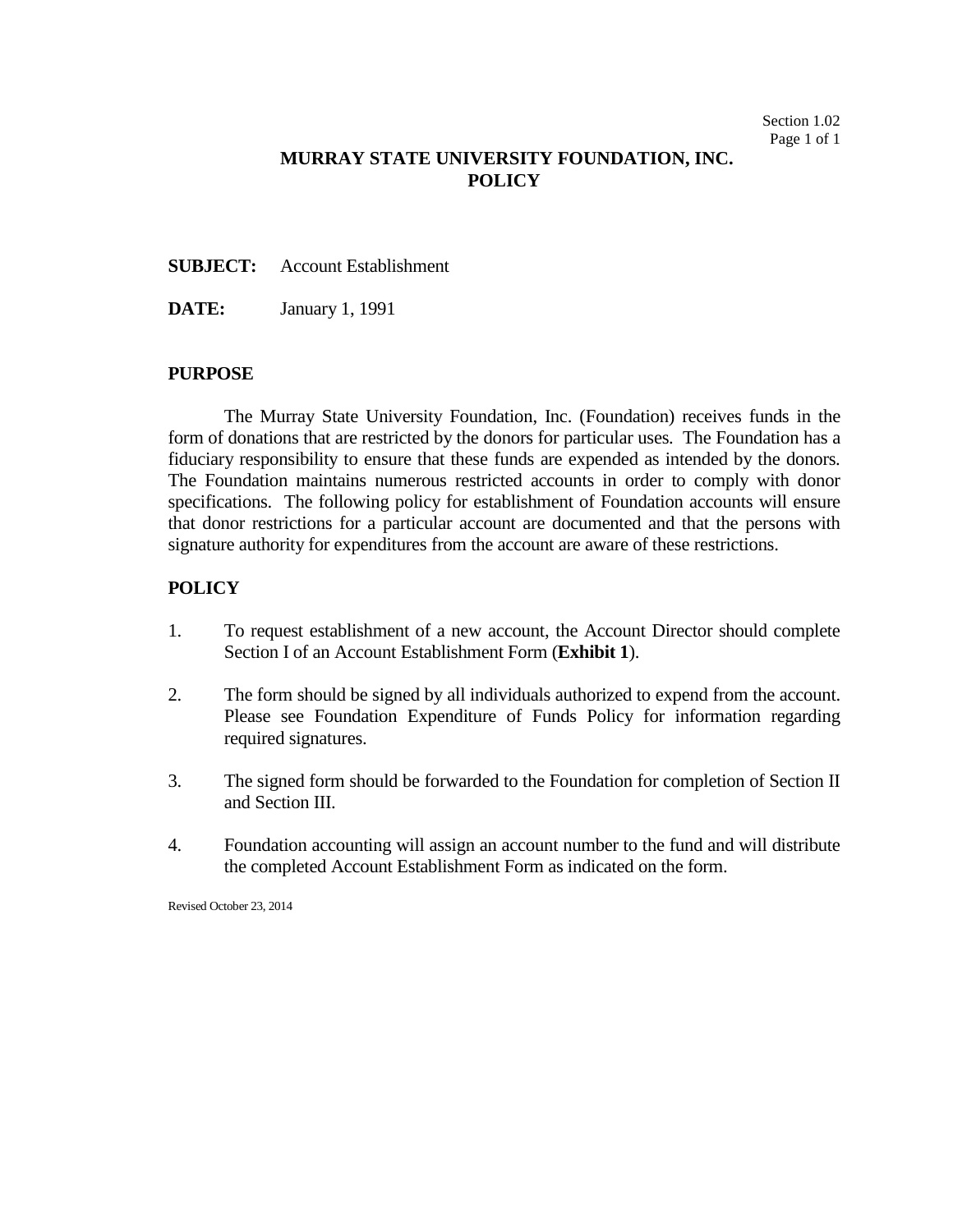# **MURRAY STATE UNIVERSITY FOUNDATION, INC. ACCOUNT ESTABLISHMENT FORM**

### **SECTION I: ACCOUNT INFORMATION**

| NAME OF ACCOUNT:                                                                                                                   |  |
|------------------------------------------------------------------------------------------------------------------------------------|--|
| TYPE OF ACCOUNT: $\Box$ Scholarship $\Box$ Other:                                                                                  |  |
| SOURCE OF FUNDS: $\square$ Donations $\square$ Other:                                                                              |  |
| <b>ATTACHMENTS:</b><br>$\Box$ Guidelines/Restrictions<br>$\Box$ Justification for funding if other than donations<br>$\Box$ Other: |  |
| <b>ADDITIONAL INFORMATION:</b>                                                                                                     |  |
|                                                                                                                                    |  |
|                                                                                                                                    |  |

SIGNATURES:

*By my signature below, I certify that all expenditures and transfers made from this account and approved by me will be in accord with any restrictions imposed by the donor(s).*

| 1.                                                  |                                   |                                                                  |  |
|-----------------------------------------------------|-----------------------------------|------------------------------------------------------------------|--|
| <b>Account Director/Contact</b>                     | Date                              | Phone Number                                                     |  |
| Title                                               |                                   | Department                                                       |  |
| 2. Jamie Haynes                                     |                                   | /3737                                                            |  |
| Preparer (if different than Account Director)       | Date                              | <b>Phone Number</b>                                              |  |
| Assistant Director of Stewardship & Donor Relations |                                   | Office of Development                                            |  |
| Title                                               |                                   |                                                                  |  |
| 3.                                                  |                                   |                                                                  |  |
| Chair, Dean, Director, Vice President or President  | Date                              | <b>Phone Number</b>                                              |  |
| 4. Bob Jackson<br><b>MSU</b> Foundation President   | Date                              | <b>Phone Number</b>                                              |  |
|                                                     |                                   |                                                                  |  |
| <b>SECTION II: ACCOUNT NUMBER ASSIGNMENT</b>        |                                   | FOAPAL Account Number (deposits)<br><b>FOAPAL Account Number</b> |  |
|                                                     |                                   |                                                                  |  |
| By:                                                 | <b>Foundation Accountant</b>      |                                                                  |  |
|                                                     | OFFICE OF DEVELOPMENT OBJECT CODE | Date                                                             |  |
|                                                     |                                   |                                                                  |  |
| By:                                                 |                                   |                                                                  |  |
|                                                     | Alumni/Development Records        | Date                                                             |  |

*Distribution: Foundation Accounting, Account Director, Chair/Dean/Director/VP/Pres., MSU General Ledger Accountant, & Development (2)*